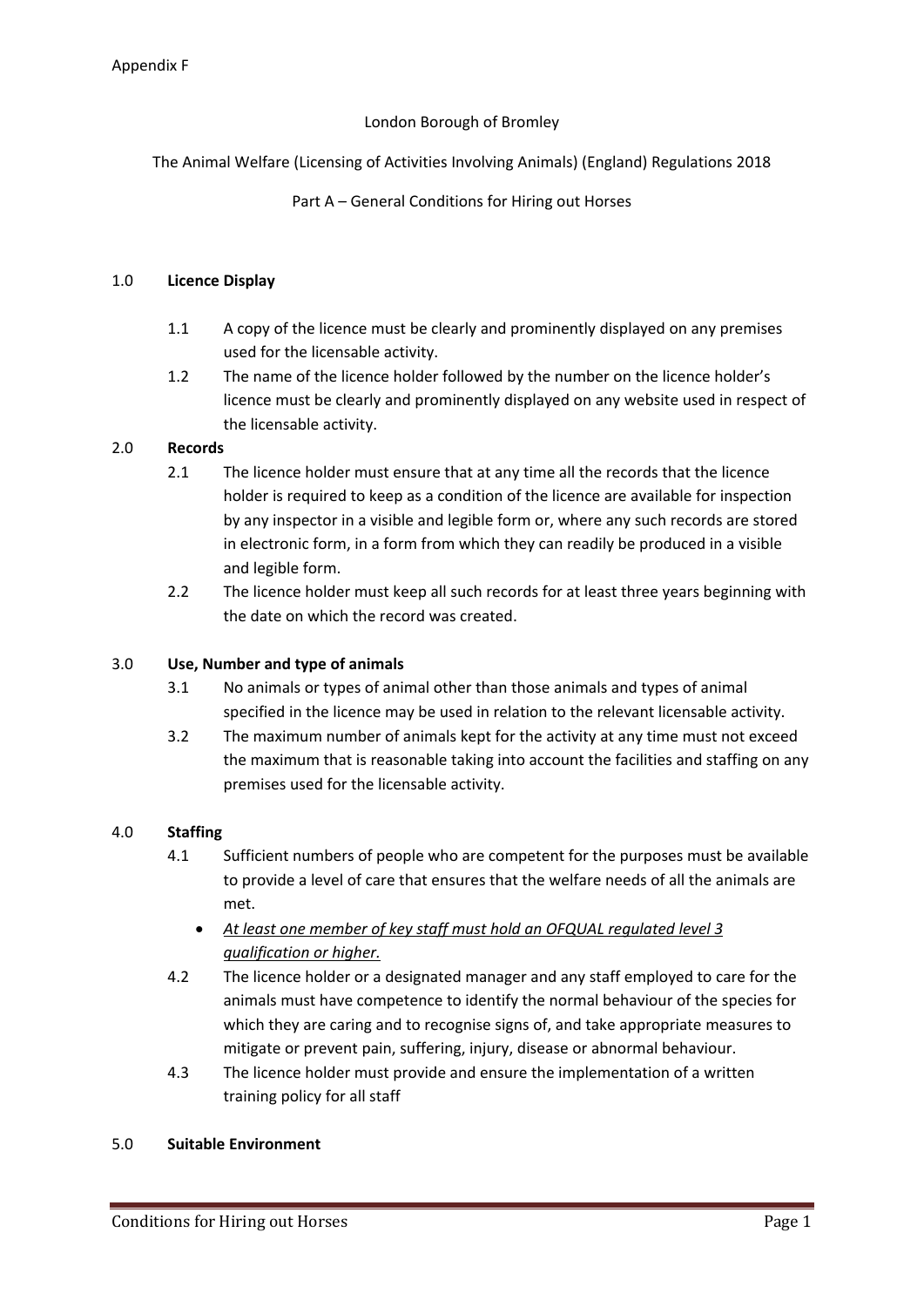- 5.1 All areas, equipment and appliances to which the animals have access must present minimal risks of injury, illness and escape. They must be constructed in materials that are robust, safe and durable, in a good state of repair and well maintained.
	- *Size of stable must exceed minimum requirements. Horses will not be in reach of each other to bite and there will be room to work around them. Horses will be in view of each other, unless kept singly for management reasons, such as isolation or stallion management purposes.*
- 5.2 Animals must be kept at all times in an environment suitable to their species and condition (including health status and age) with respect to –
	- a) Their behavioural needs,
	- b) Its situation, space, air quality, cleanliness and temperature,
	- c) The water quality (where relevant)
	- d) Noise levels
	- e) Light levels
	- f) Ventilation
- 5.3 Staff must ensure that the animals are kept clean and comfortable.
- 5.4 Where appropriate for the species, a toileting area and opportunities for toileting must be provided.
- 5.5 Procedures must be in place to ensure accommodation and any equipment within it is cleaned as often as necessary and good hygiene standards are maintained. The accommodation must be capable of being thoroughly cleaned and disinfected.
- 5.6 The animals must be transported and handled in a manner (including for example in relation to housing, temperature, ventilation and frequency) that protects them from pain, suffering, injury and disease.
- 5.7 All the animals must be easily accessible to staff and for inspection. There must be sufficient light for the staff to work effectively and observe the animals.
	- *There must be a separate secure, clean and well-lit veterinary inspection area that enables safe access to allow inspection of a horse.*
- 5.8 All resources must be provided in a way (for example as regards, frequency, location and access points) that minimises competitive behaviour or the dominance of individual animals.
	- There must be an option for a permanent individual turn out paddock/pen to allow horses their own area for grazing/turnout if required owing to ill-health or domination by other horses.
- 5.9 The animals must not be left unattended in any situation or for any period likely to cause them distress.
	- Horses must be inspected at least once during the out of hours period (e.g. 1800- 0800).

# 6.0 **Suitable Diet**

6.1 The animals must be provided with a suitable diet in terms of quality, quantity and frequency that reflects their needs. Any new feeds must be introduced gradually to allow the animals to adjust to them.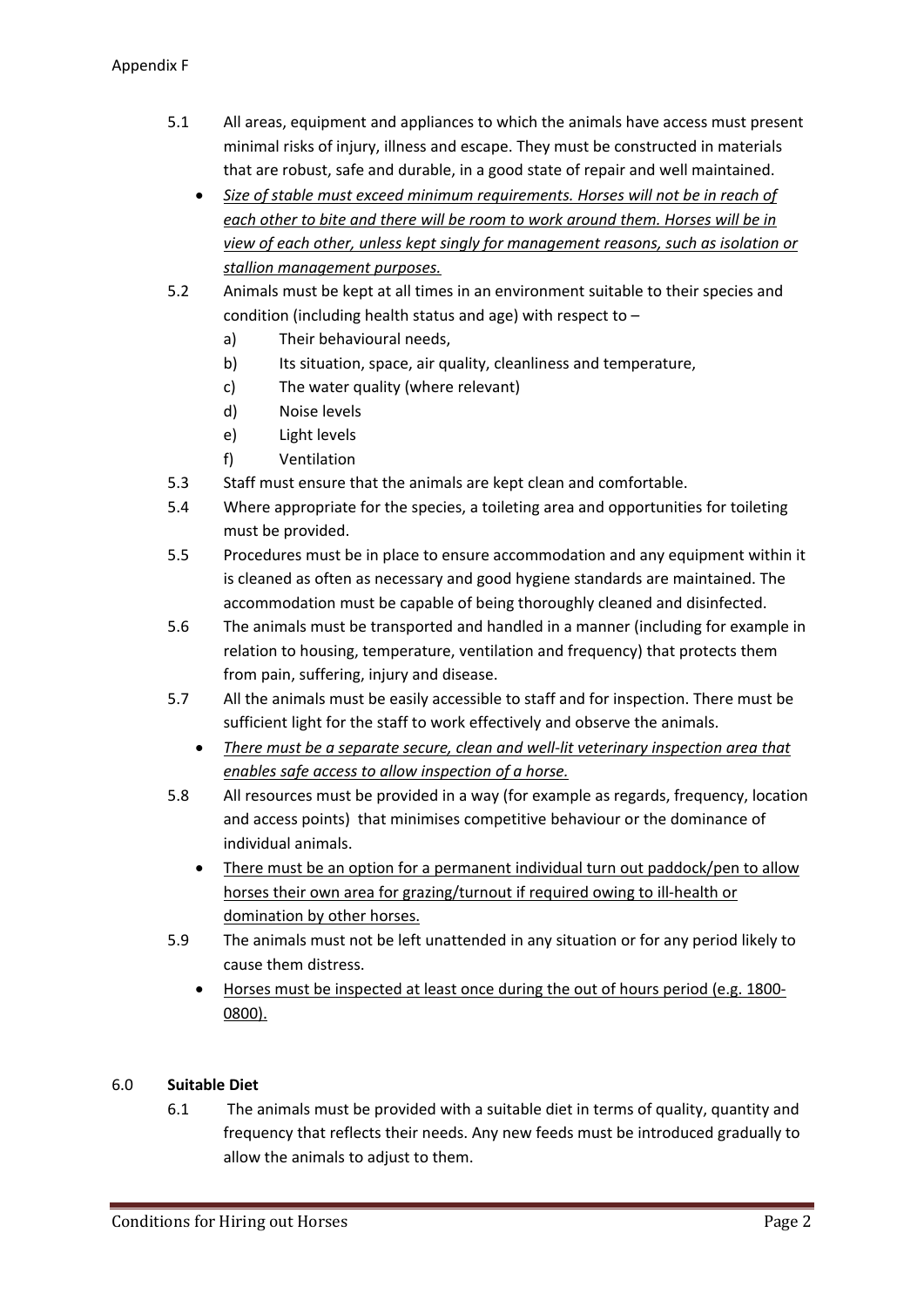- 6.2 Feed and (where appropriate) water intake must be monitored, and any problems recorded and addressed.
- 6.3 Feed and drinking water provided to the animals must be unspoilt and free from contamination.
	- *There must be a separate well lit, lockable, purpose built feed room with water available and additional storage for supplements.*
- 6.4 Feed and drinking receptacles must be capable of being cleaned and disinfected, or disposable.
- 6.5 Constant access to fresh, clean drinking water must be provided in a suitable receptacle for the species that requires it.
- 6.6 Where feed is prepared on the premises, there must be hygienic facilities for its preparation, including a working surface, hot and cold running water and storage.

# 7.0 **Monitoring of behaviour and training of animals**

- 7.1 Active and effective environmental enrichment must be provided to the animals in inside and outside environments
	- *All horses must have a structured management and care programme to include their exercise needs with suitable alternatives for those unable to exercise, such as additional grooming, physiotherapy etc.*
- 7.2 For species whose welfare depends partly on exercise,opportunities to exercise which benefit the animals physical and mental health must be provided, unless advice from a veterinarian suggests otherwise.
- 7.3 The animals' behaviour and any changes of behaviour must be monitored. Advice must be sought, as appropriate and without delay, from a veterinarian or, in the case of fish, any person competent to give such advice if adverse or abnormal behaviour is detected.
- 7.4 Where used, training methods or equipment must not cause pain, suffering or injury.
- 7.5 All immature animals must be given suitable and adequate opportunites to
	- a) Learn how to interact with people, their oen species and other animals where such interaction benefits their welfare, and
	- b) Become habituated to noises, objects and activities in their environment.

# 8.0 **Animal Handling and Interactions**

- 8.1 All people responsible for the care of the animals must be competent in the appropriate handling of each animal to protect it from pain, suffering, injury or disease.
- 8.2 The animals must be kept separately or in suitable compatible social groups appropriate to the species and individual animals. No animals from a social species may be isolated or separated from others of their species for any longer than is necessary.
- 8.3 The animals must have at least daily opportunities to interact with people where such interaction benefits their welfare.

# 9.0 **Protection from Pain, Suffering, Injury and Disease**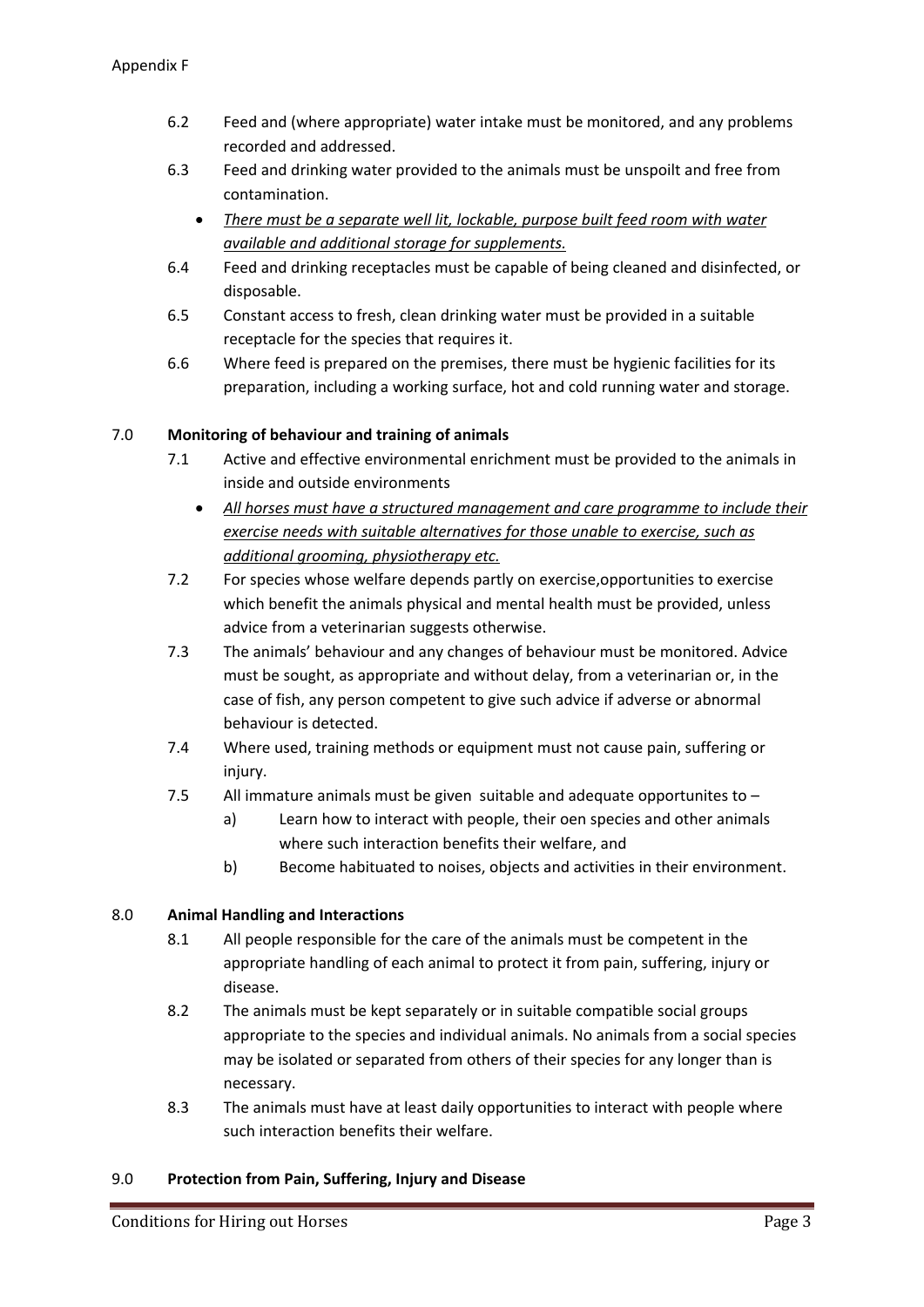- 9.1 Written procedures must
	- a) Be in place and implemented covering
		- i. Feeding regimes
		- ii. Cleaning regimes
		- iii. Transportation
		- iv. The prevention of, and control of the spread of, disease
		- v. Monitoring and ensuring the health and welfare of all the animals
		- vi. The death or escape of an animal (including the storage of carcasses)
	- b) Be in place covering the care of the animals following the suspension or revocation of the licence or during and following an emergency
- 9.2 All people responsible for the care of the animals must be made fully aware of these procedures.
- 9.3 Appropriate isolation, in self contained facilities, must be available for the care of sick, injured or potentially infectious animals.
- 9.4 All reasonable precautions must be taken to prevent and control the spread among animals and people of infectious diseases and parasites.
- 9.5 All excreta and soiled bedding for disposal must be stored and disposed of in a hygienic manner and in accordance with any relvenat legislation.
- 9.6 Sick or injured animals, must receive prompt attention from a veterinarian or, in the case of fish, an appropriately competent person and the advice of that veterinarian or in the case of fish that competent person must be followed.
- 9.7 Where necessary, animals must receive preventative treatment by an appropriately competent person.
- 9.8 The licence holder must register with a veterinarian with an appropriate level of experience in the health and welfare requirements of any animals specified in the licence and the contact details of that veterinarian must be readily available to all staff on the premises used for the licensable activity.
- 9.9 Prescribed medicines must be stored safely and securely to safeguard against unauthorised access, at the correct temperature, and used in accordance with the instructions of the veterinarian.
- 9.10 Medicines other than prescribed medicines must be stored, used and disposed of in accordance with the instructions of the manufacturer or veterinarian.
- 9.11 Cleaning products must be suitable, safe and effective against pathogens that pose a risk to the animals. They must be used, stored and disposed of in accordance with the manufacturer's instructions and used in a way which prevents distress or suffering of the animals.
- 9.12 No person may euthanase an animal except a veterinarian or a person who has been authorised by a veterinarian as competent for such purpose or –
	- a) In the case of fish, a person who is competent for such purpose
	- b) In the case of horses, a person who is competent, and who holds a licence or certificate, for such purpose.
- 9.13 All animals must be checked at least once daily and more regularly as necessary to check for any signs of pain, suffering, injury, disease or abnormal behaviour. Vulnerable animals must be checked more frequently. Any signs of pain, suffering,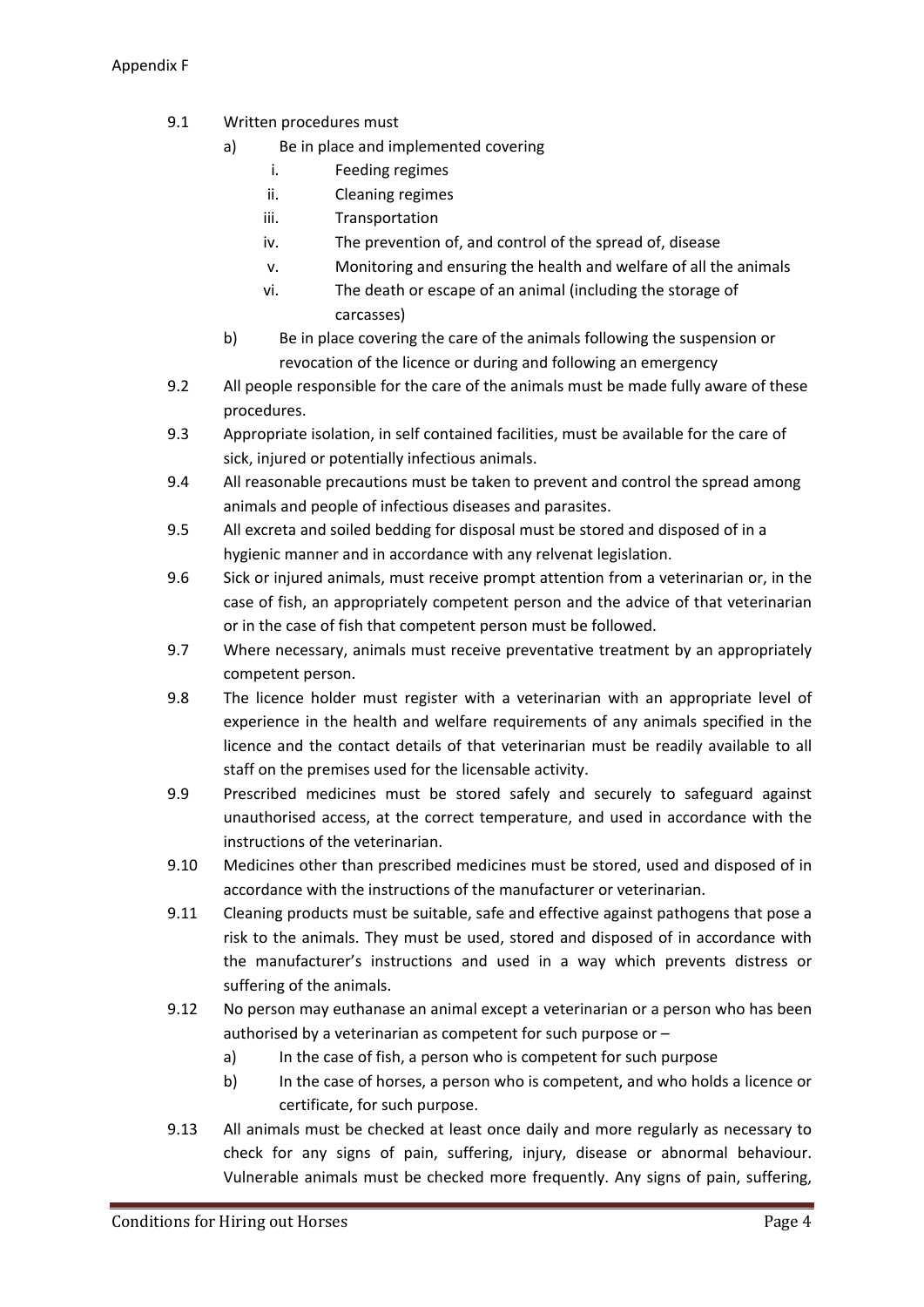injury, disease or abnormal behaviour must be recorded and the advice and further advice of a veterinarian must be sought and followed.

## 10.0 **Emergencies**

- 10.1 A written emergency plan, acceptable to the local authority, must be in place, known and available to all staff on the premises used for the licensable activity, and followed where necessary to ensure appropriate steps are taken to protect all the people and animals on the premises in case of fire or in case of breakdowns for essential heating, ventilation, aeration or filtration systems or other emergencies.
- 10.2 The plan must include details of the emergency measures to be taken for the extrication of the animals should the premises become uninhabitable and an emergency telephone list that includes the fire service and police.
- 10.3 External doors and gates must be lockable.
- 10.4 A designated key holder with access to all animal areas must at all times be within reasonable travel distance of the premises and available to attend in an emergency.
	- *A competent person must be on site at all times.*

## **Part B – Specific Conditions for Hiring out Horses**

### 1.0 **Eligibility**

- 1.1 The licence holder must
	- a) Hold an appropriate formal qualification, or have sufficient demonstrable experience, in the management of horses, and
	- b) Hold a valid certificate of public liability insurance which
		- i. Insures the licence holder against liability for any injury sustained by, and the death of, any client, and
		- ii. Insures any client against liability for any injury sustained by, and the death of, any other person, caused by or arising out of the hire of the horse.
- 1.2 The certificate mentioned in 1(b) must be clearly and prominently displayed at the premises.

### 2.0 **Supervision**

- 2.1 The activity must not at any time be left in the charge of a person aged under 18 years.
- 2.2 No horse may be hired out except under the supervision of a person aged 16 years or more unless the licence holder is satisfied that the person hiring the horse is competent to ride without supervision,
- 2.3 The following must be clearly and prominently displayed at the premises -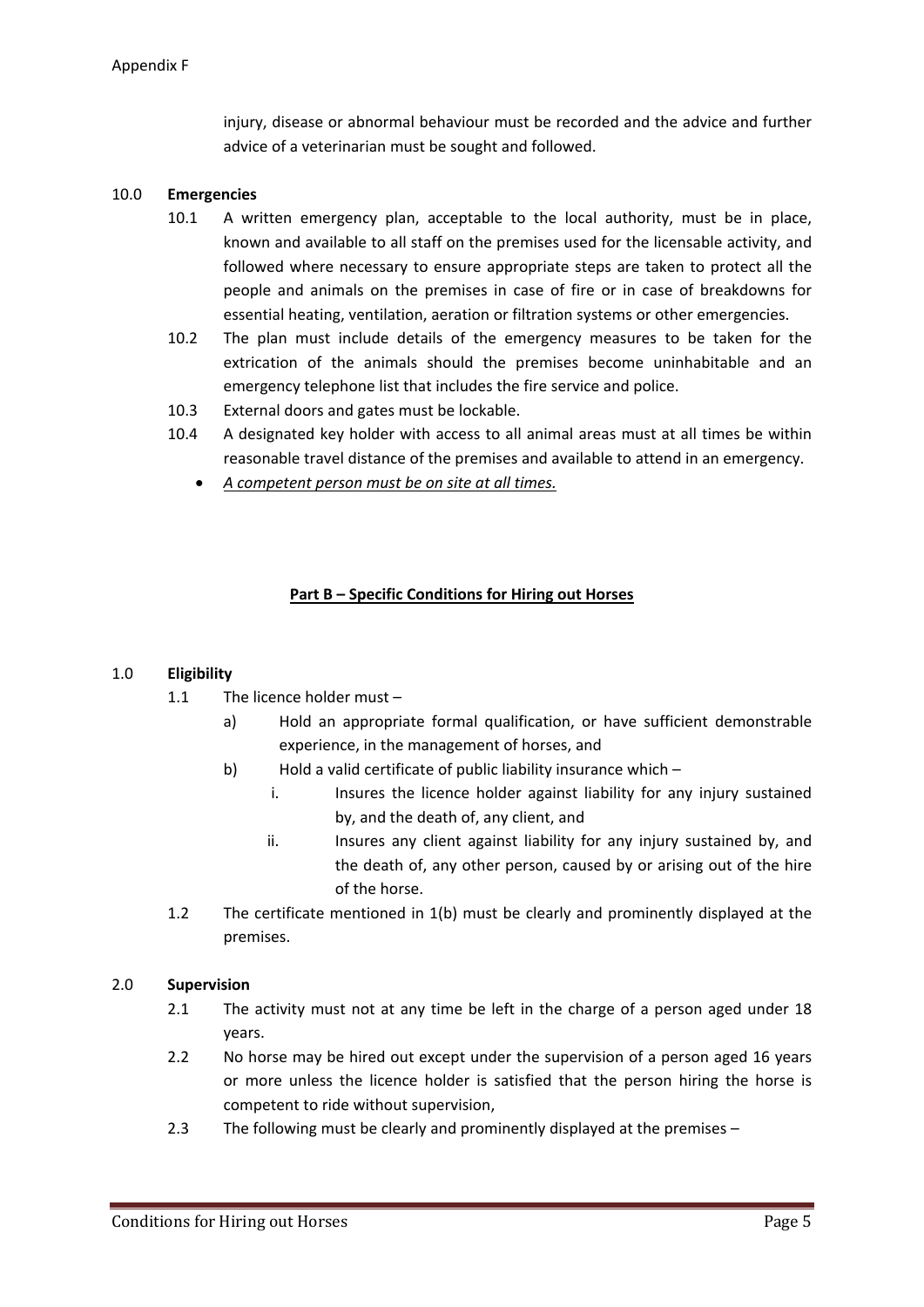- a) The full name, postal address (including postcode) and telephone number of the licence holder or other person with management responsibilities in respect of the activity;
- b) Instructions as to the action to be taken in the event of a fire or other emergency.

# 3.0 **Suitable Environment**

- 3.1 It must be practicable to bring all the horses at the premises under cover.
- 3.2 Suitable storage must be provided and used for feed, bedding, stable equipment and saddlery.
- 3.3 All arena surfaces must be suitable for purpose, well drained, free of standing water and maintained regularly to keep them level.

# 4.0 **Suitable Diet**

- 4.1 At all times when any horses are kept at grass, adequate pasture, shelter and clean water must be available for them.
- 4.2 Supplementary feed and nutrients must be provided to any horse when appropriate.
- 4.3 Each horse must be fed a balanced diet of a quantity and at a frequency suitable for its age, health and workload to enable it to maintain an appropriate physical condition.
	- *Individual specialist nutritional advice must be sought as appropriate for individual horses and documented alongside the weekly body condition scoring. Records must evidence individual health plans and monitoring for horses in connection with dietary requirements. There must be legible and up to date feed charts on display that informs correct feeding amounts for individual horses.*

# 5.0 **Protection form Pain, suffering and disease**

- 5.1 The horses must be maintained in good health and must be in all respects physically fit.
- 5.2 There must be a preventative healthcare plan in place agreed with the appointed veterinarian or appointed veterinary practitioner.
	- Each horse will have its own specific care plan detailing age and any health related conditions.
- 5.3 A daily record of the workload of each horse must be maintained and available for inspection at any reasonable time.
	- Records must evidence individual monitoring and training plans for horses in connection with individual training needs to complement their use within a riding school. This must be accompanied with evidence of regular and effective checks with saddler for comfort and fit.
- 5.4 Each horse must be suitable for the purpose for which it is kept and must not be hired out if, due to its condition, its use would be likely to cause it to suffer.
- 5.5 Any horse found on inspection to be in need of veterinary attention must not be returned to work until the licence holder has, at the licence holders expense, obtained from and lodged with the local authority a veterinary certificate which confirms that the horse is fit for work.